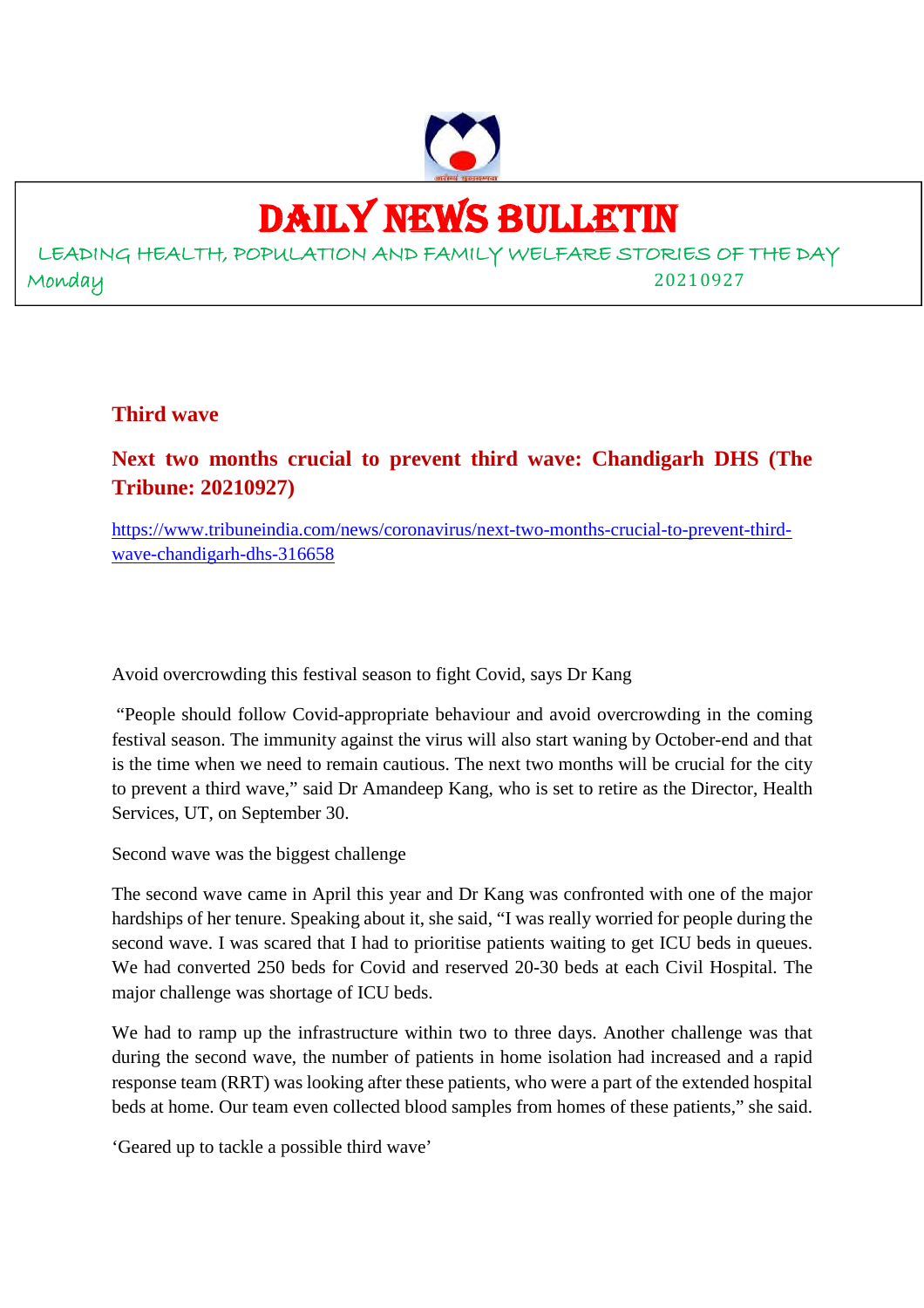Asked about the preparations for a possible third wave, Dr Kang said, "From six ICU beds, the infrastructure has been increased to 20 ICU beds at the GMSH-16. There are 15 ICU beds at the Civil Hospital, Sector 45, for paediatric patients. There are an additional 12 ICU beds at the nursing college building of the GMSH. We have provided oxygen concentrators to each Health and Wellness Centre and have 80 more in stock."

The RT-PCR capacity has been enhanced by all government hospitals in the city. By next month, the GMSH, Sector 16, will also have an RT-PCR machine that will be able to conduct at least 500 tests daily.

"A tele hub for paediatric Covid patients will be launched soon wherein the PGI will be the nodal paediatric centre and will be connected to all government hospitals and healthcare workers (HCWs). Through this digital platform, paediatricians will be able to seek consultation from each other and take better care of the patients," she said.

## **Vaccination**

## **Vaccination for kids not important, reopen schools: PGI expert (The Tribune: 20210927)**

https://www.tribuneindia.com/news/coronavirus/vaccination-for-kids-not-important-reopenschools-pgi-expert-316227

Vaccination for kids not important, reopen schools: PGI expert

is not imperative for the reopening of schools. This was stated by Dr Arun Bansal of the Department of Paediatrics, PGI.

Their cognitive learning being hit: Doctor

The schools should be reopened immediately, at least for Class V onwards. The cognitive learning, personality and nutrition of kids are being affected as they are not going to schools. The body mass index has increased resulting in obesity. Increased screen time is causing problems. — Dr Arun Bansal, Department of Paediatrics, PGI

Dr Bansal, who is also the Scientific Converner, Association of Paediatricians, spoke to Chandigarh Tribune during the North Zone Pedicon-2021 organised by the Association of Paediatricians of Chandigarh today.

"The schools should be reopened immediately, at least for Class V onwards. The cognitive learning, personality and nutrition of children are being affected as they are not going to schools. The body mass index has increased resulting in obesity. Increased screen time is causing problems," said Dr Bansal.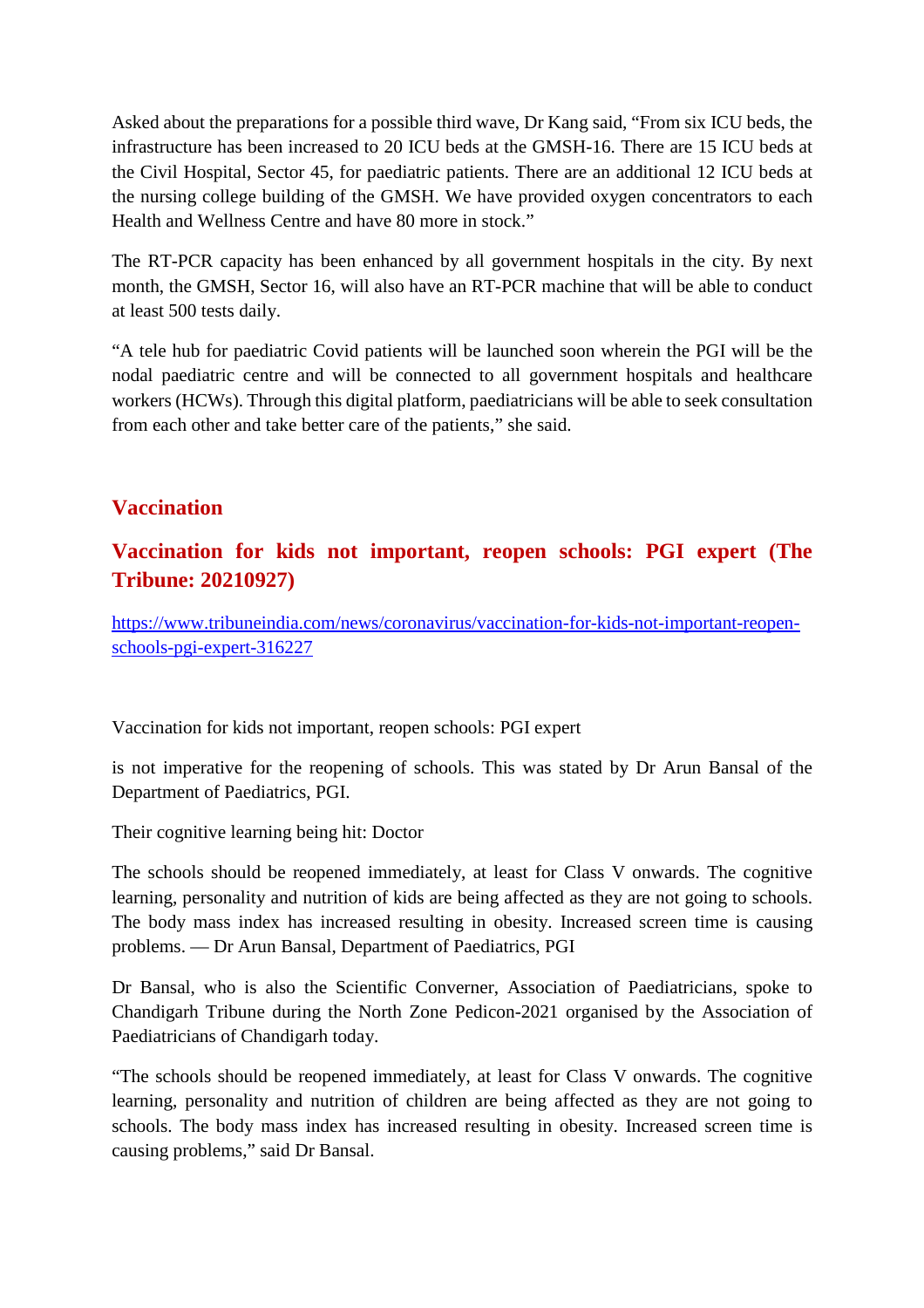"The disease severity is less among children and it has been observed that the proportion of kids infected in the first and second waves remained the same. Children have also been found immune in sero survey. Majority of them were found asymptomatic. Prioritising vaccination for reopening of schools is not the right approach," he added.

"The vaccine will be rolled out in two-three months for children as well, but before that schools should be reopened. The right way forward is ensuring a safe environment for children where the school staff and adults around them are immunised," he said.

Dr Piyush Gupta, president, Indian Academy of Paediatrics, said the academy constituted a 'Task Force on School Reopening 2021' and shared criterion to be followed at district or local level for reopening schools. He said the decision of reopening schools should be taken at the local level and not on the national level.

#### MIS-C challenge

Dr Bansal shared that around 100 children with Covid-19 also suffered from multisystem inflammation syndrome in children (MIS-C), a condition where different parts of body can become inflamed, including the heart, lungs and kidneys. "This condition occurs after four to six weeks of Covid-19 in children. This is even more serious than acute Covid-19 disease. We were able to recover the patients."

## **Active Covid cases in country**

## **Active Covid cases in country lowest in more than 6 months (The Tribune: 20210927)**

https://www.tribuneindia.com/news/coronavirus/active-covid-cases-in-country-lowest-inmore-than-6-months-315569

The death toll climbs to 4,46,368 with 318 fresh fatalities

India logged 31,382 new coronavirus infections taking the total tally of Covid cases to 3,35,94,803, while the active cases declined to 3,00,162, the lowest in 188 days, according to the Union Health Ministry data updated on Friday.

The death toll climbed to 4,46,368 with 318 fresh fatalities, according to the data updated at 8 am.

The active cases comprise 0.89 per cent of the total infections, the lowest since March 2020, while the national Covid recovery rate was recorded at 97.78 per cent, the highest since March 2020, the ministry said.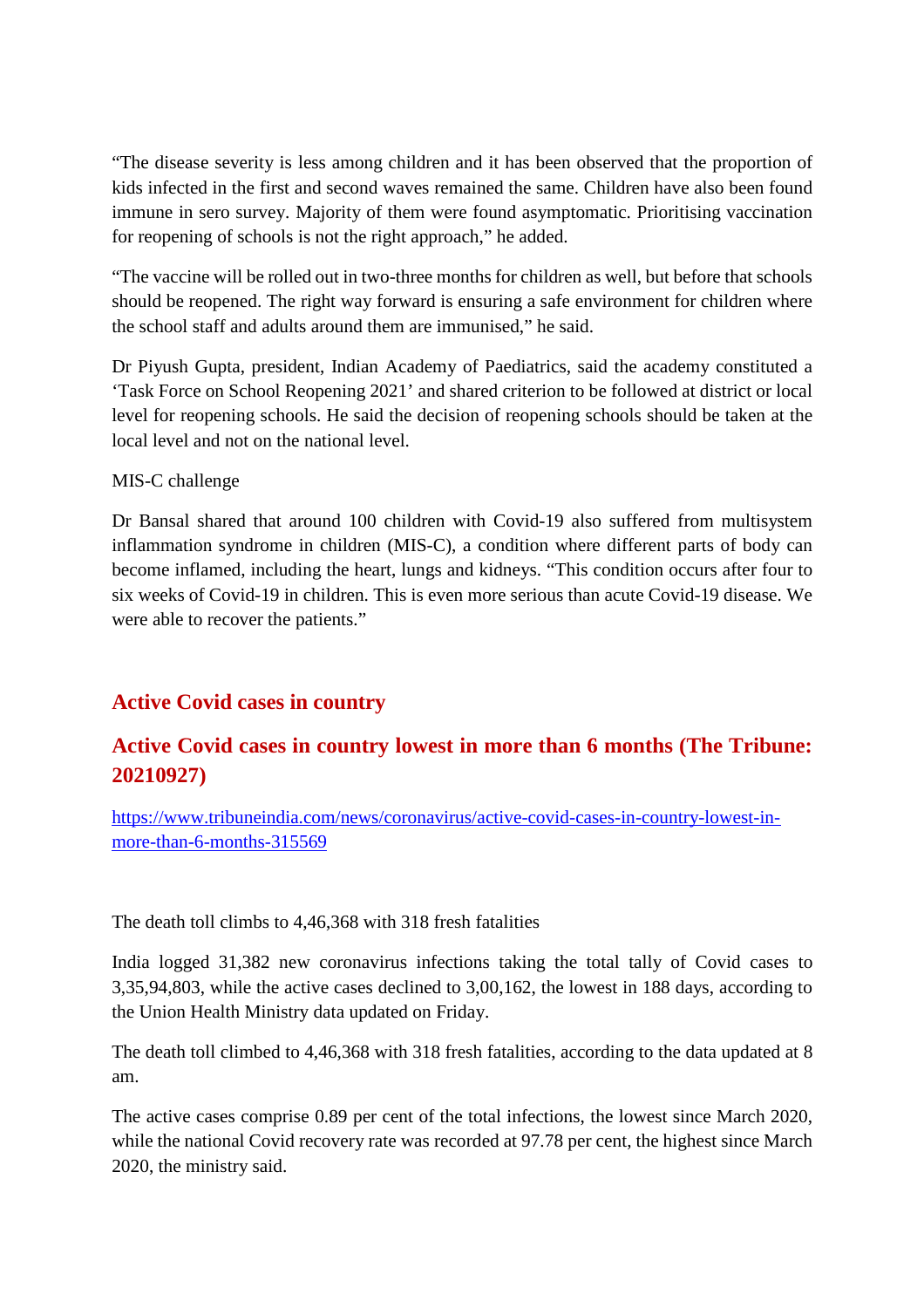A reduction of 1,478 cases has been recorded in the active Covid caseload in a span of 24 hours.

As many as 15,65,696 tests were conducted on Thursday taking the total cumulative tests conducted so far for detection of Covid in the country to 55,99,32,709.

The daily positivity rate was recorded at two per cent. It has been less than three per cent for last 25 days. The weekly positivity rate was recorded at 2.07 per cent. It has been below three per cent for the last 91 days, it said.

The number of people who have recuperated from the disease surged to 3,28,48,273 and the case fatality rate was recorded at 1.33 per cent.

The cumulative doses administered in the country so far under the nationwide Covid vaccination drive has exceeded 84.15 crore.

The 318 new fatalities include 152 from Kerala and 61 from Maharashtra.

A total of 4,46,368 deaths have been reported so far in the country including 1,38,725 from Maharashtra, 37,683 From Karnataka, 35,427 from Tamil Nadu, 25,085 from Delhi, 24,191 from Kerala, 22,889 from Uttar Pradesh and 18,703 from West Bengal. PTI

#### **Delta remains most dominant Covid variant**

## **Delta remains most dominant Covid variant as Alpha disappears in Punjab (The Tribune: 20210927)**

https://www.tribuneindia.com/news/coronavirus/delta-remains-most-dominant-covid-variantas-alpha-disappears-in-punjab-315512

95% samples test positive for Indian VoC in July, 4% for others

Delta remains most dominant Covid variant as Alpha disappears in Punjab

A health worker takes a sample of a resident for Covid test in Ludhiana on Thursday. Photo: Inderjeet Verma

The government has confirmed that Delta continues to remain the most dominant Covid variant of concern (VoC) and has been spreading fast in Punjab as the United Kingdom's Alpha variant disappeared after dominating the state till March.

A whopping 95.5 per cent of the total Covid samples processed for whole genome sequencing (WGS) in July tested positive for the Indian VoC (B.1.617), which had been christened Delta, the official figures revealed.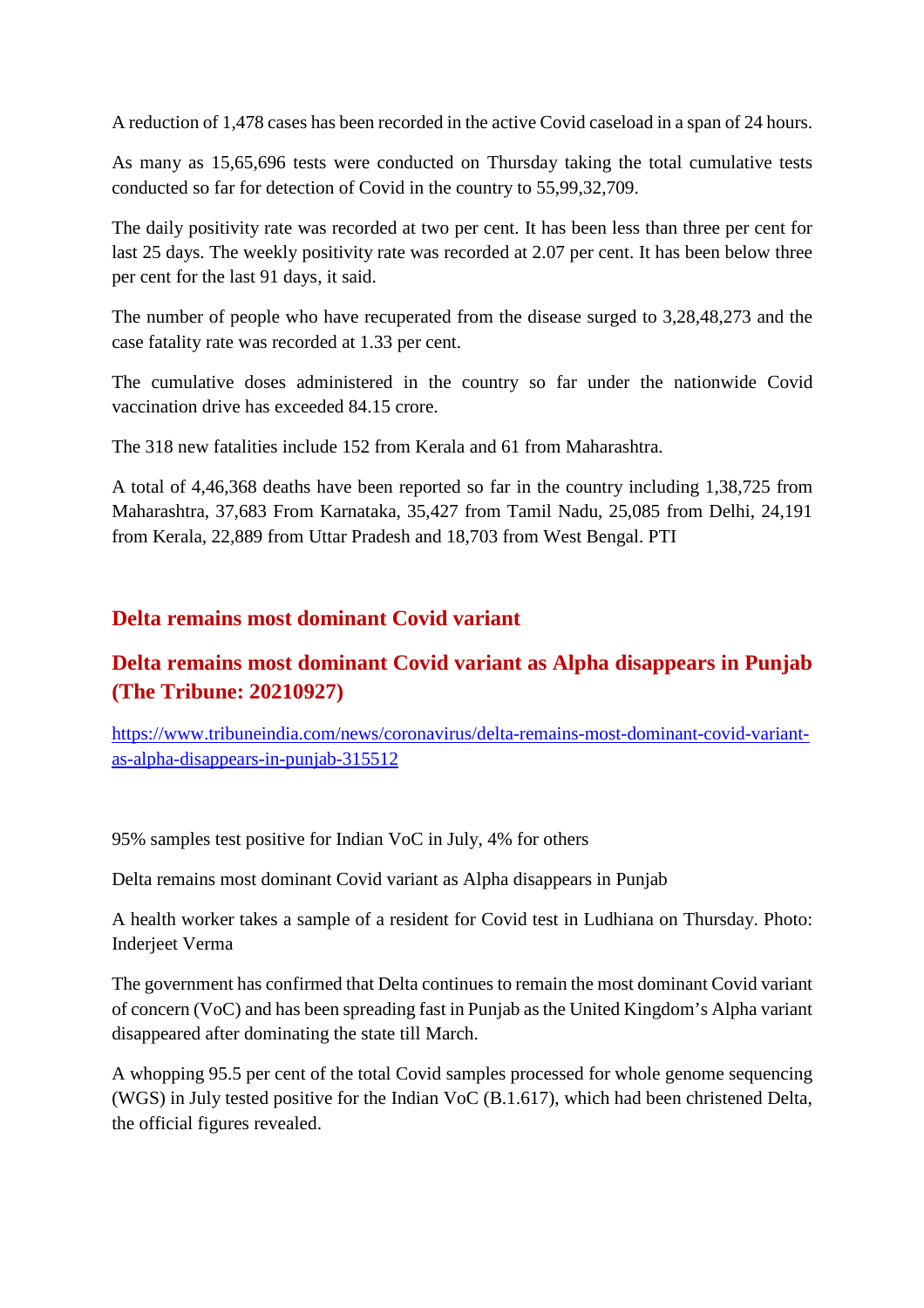However, no fresh case of highly-contagious and dreaded new Covid variant Delta Plus (B.1.617.2), which is a mutated form of Delta and is gradually spreading fast to several other countries, claiming many lives, after being first found in India, has been reported in the state.

Till now, only two Delta Plus cases, one each in Ludhiana and Patiala districts, were reported in June. The data analysed by the Health and Family Welfare Department, available with The Tribune, showed that a total of 2,863 Covid samples were sent for the WGS from January to July, of which 2,539, accounting for 88.9 per cent, were processed, and 2,284, which accounted for 90 per cent, tested positive for the VoCs.

The month-wise break-up of the VoCs suggested that all 90 of the total 108 samples, accounting for 83.3 per cent, processed in July tested positive for the VoCs, of which 86 tested positive for Delta, accounting for 95.5 per cent, while two samples were that of Beta A, 2.2 per cent, and one each sample tested positive for B.1 and B.1.36, which accounted for 1.1 per cent each.

In June, 319 samples were processed, of which 288, which accounted for 90.3 per cent, tested positive for the VoCs. Of these, 277 samples, accounting for 96.2 per cent tested positive for the Delta, followed by four for B.1 (1.4 per cent), two each for Alpha (0.7 per cent), Beta A (0.7 per cent), and only one sample tested positive for the Beta B (0.3 per cent each).

In May, 617 of the total 652 samples, which accounted for 94.6 per cent, tested positive for the VoCs. Of these, 547 cases, accounting for 88.6 per cent, were of the Delta, followed by 41 cases for the B.1 (6.6 per cent), 23 cases of the Alpha (3.7 per cent), and two cases were of the Delta Plus variant (0.3 per cent).

In April, 458 of 493 WGS samples had tested positive for the VoCs, which accounted for 92.9 per cent. Of these, 209 cases, accounting for 45.6 per cent, tested positive for the Delta, 191 cases (41.7 per cent) for the Alpha, and 50 cases (11 per cent) were of the B.1.

In March, 715 of 763, which accounted for 93.7 per cent, samples tested positive for the VoCs. Of these, 678 cases, accounting for 94.8 per cent, had tested positive for the Alpha, four cases (0.5 per cent) for the Delta, two cases (0.3 per cent) for the Beta, one case each (0.1 per cent) for the B.1 and B.1.36.

In February, all 24 WGS samples had tested positive for the VoCs, which accounted for 100 per cent. Of these, 17 cases, accounting for 70.8 per cent, had tested positive for the Alpha and seven cases (29.2 per cent) for other mutations.

In January, 24 of the total 48 samples processed for the WGS tested positive for the VoCs. Of these, seven cases, accounting for 29.2 per cent, were of the B.1, 4 cases (16.7 per cent) of the B.1.36, two cases each (8.3 per cent) of the Alpha and B.1.258.14, and one each (4.2 per cent) of the B, A, B.1.36.19, B.1.36.8, B.1.459, B.1.465, B.1.596, B.1.1, and B.1.216.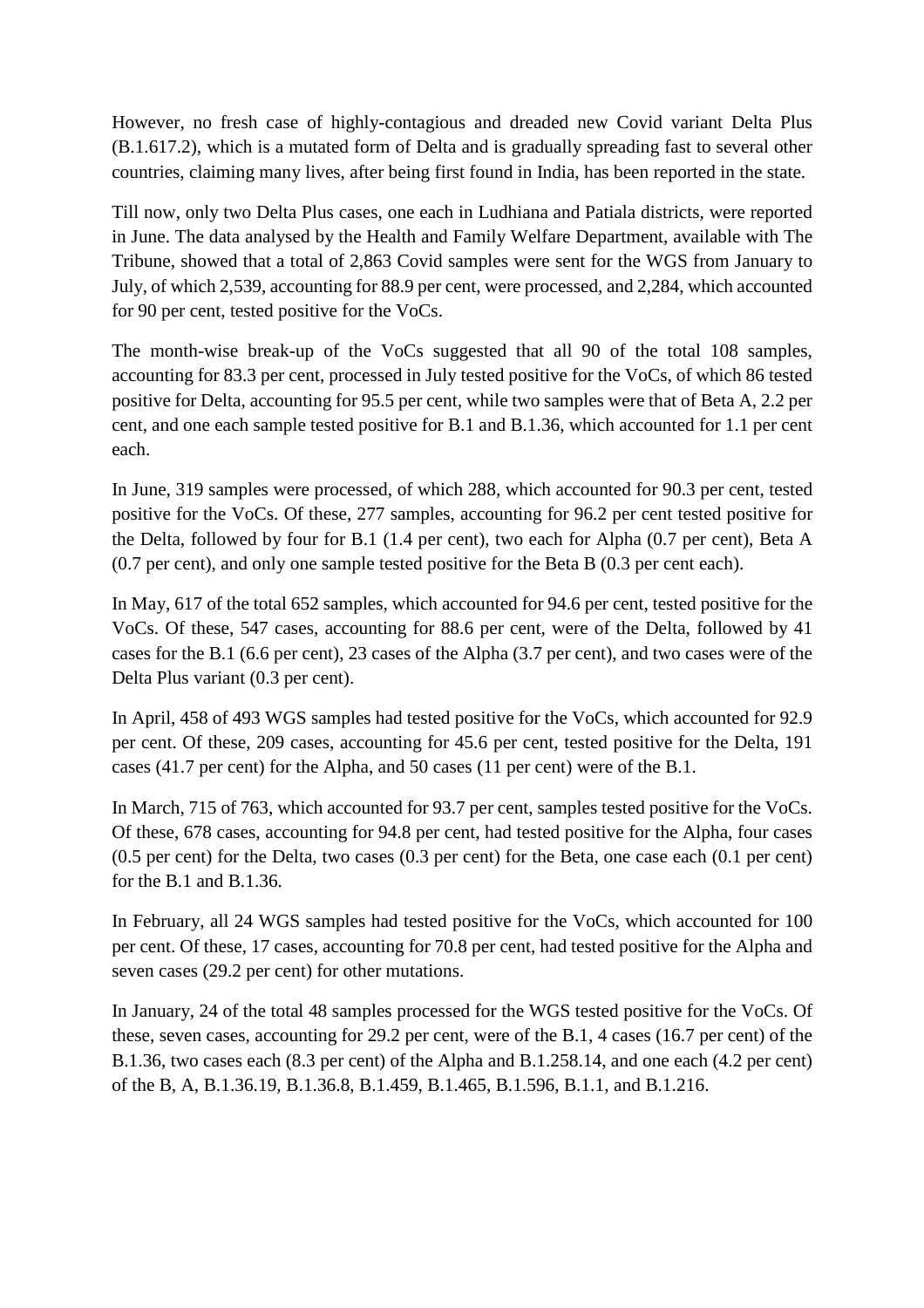#### **Covid climate (The Asian Age: 20210927)**

http://onlineepaper.asianage.com/articledetailpage.aspx?id=15861351

# Covid, climate top UN agenda

or the fourth time the son of a tea seller addressed the United Nations General<br>Assembly on behalf of India. The enormity of the achievement that reflects the primacy of the people's will in India's democratic foundations does not suffer any because of the relevance of the world forum itself is in question. In fact, Prime Minister Narendra Modi himself questioned the effectiveness and reliability of the United Nations from the podium, as did other world leaders who came to New York in person this September to invest the General Assembly with added significance after the pandemic had rendered the meeting in 2020 more ineffective than usual.

The need for a global institution like the United Nations which succeeded the League of Nations was never in dispute even if a conflict-ridden world is no wiser towards finding solutions and peace among warring nations despite what leaders propound at the hallowed venue. But at least the forum afforded the Indian Prime Minister an opportunity to stress once again that India is willing to be the production house of vaccines the globe needs to quell the pandemic that has not subsided sufficiently for all parts of the world to breathe easier. There may be scope for 20 billion Covid-19 vaccines to be made and India is capable of contributing substantially towards that provided, of course, the wealthier nations are serious about funding the effort.

There are two issues that take precedence in the current scenario and they are those from which consensus is, mercifully, not absent  $-$  Covid and climate change. Powerful words have permeated through gatherings in the week of the UNGA about vaccine inequalities and the ravages that climate change have wrought on different parts of the planet. Tagore's sayings that the Prime Minister recounted about "boldly proceeding on your path of good deeds" had a soulful resonance because the two things that must be tackled on a priority for the greater good of seven billion plus people has to do with containing the pandemic and global warming. If the year's UNGA helped convey the urgency of the twin global priorities it would have served its purpose regardless of whether it can do anything at all about the conflicts that rage on and the aggression shown by some members that makes the world even more fraught.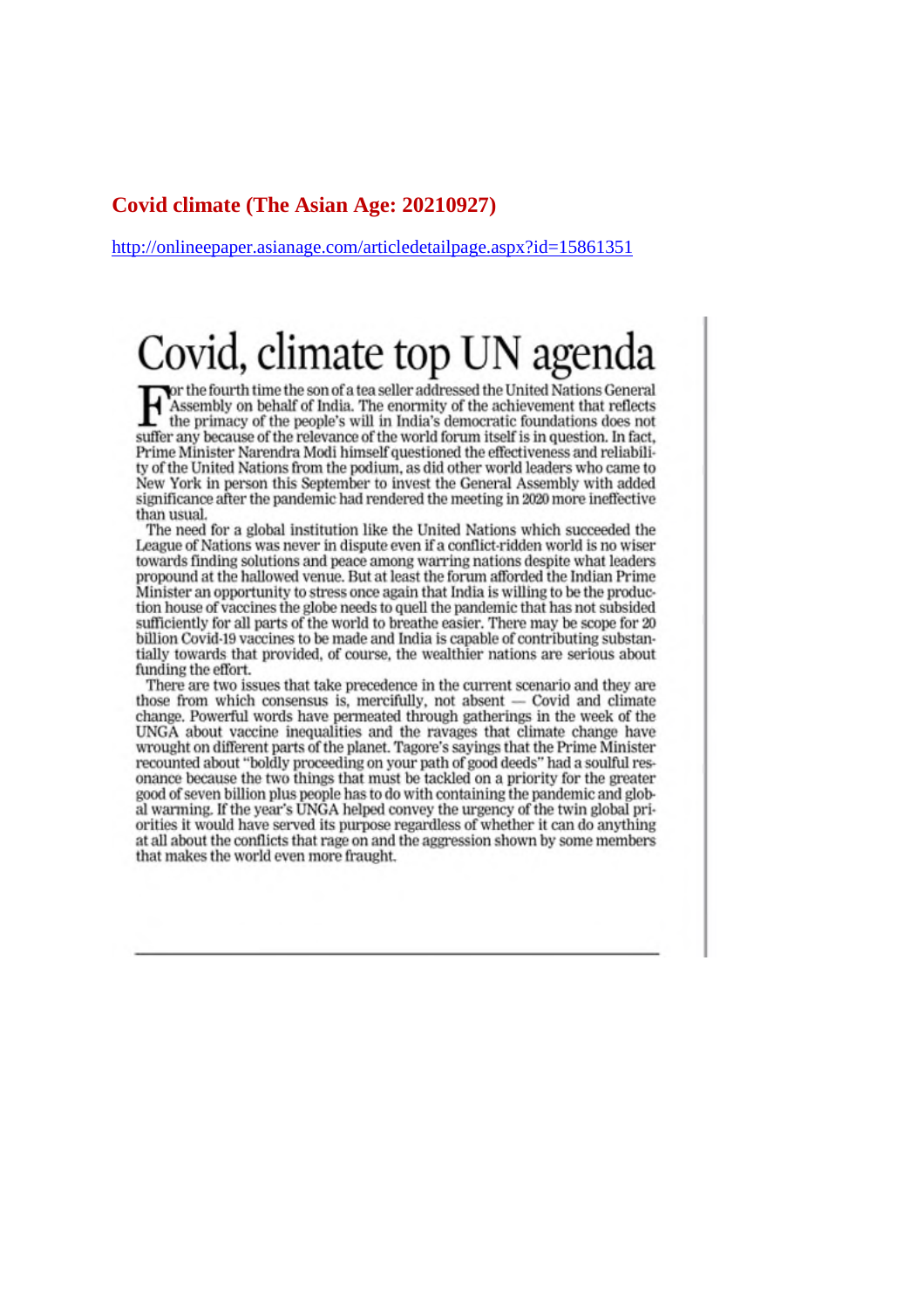## **Atopic dermatitis**

## **Atopic dermatitis: Know all about the 'itch that rashes' (The Indian Express: 20210927)**

https://indianexpress.com/article/lifestyle/health/atopic-dermatitis-know-all-about-the-itchthat-rashes-skin-condition-7527854/

The main triggers of AD are dry skin, irritants, stress, allergies, infection, and heat/sweating

atopic dermatitis (AD), what is atopic dermatitis, causes of atopic dermatitis, symptoms and treatment of atopic dermatitis, skin disease, skin infection, atopic dermatitis medicines, indian express newsAD is characterised by dry, itchy skin that oozes or can weep clear fluid when scratched. (Photo: Getty/Thinkstock)

Eczema is a general term that describes a common skin irritation that may cause the skin to blister, ooze, crust or flake off. Similarly, atopic dermatitis (AD) is the most common form of eczema, which affects at least 2-3 per cent of adults and 25 per cent of children, said Prof Dr Kiran Godse, D Y Patil Hospital, Navi Mumbai.

"It is also known that about 10-15 per cent of Indian population has some form of atopy and manifestation of AD since the first year of their life. Although AD is most often diagnosed in childhood, an estimated 1 in 4 adults with the disease experience the onset of initial symptoms after the age of 18," the expert added.

ALSO READ |Delhi woman gets Rs 2 crore compensation for wrong haircut, treatment at salon: Know all about hair care

AD is a chronic inflammatory long-lasting disease characterised by dry, itchy skin that oozes or can weep clear fluid when scratched, flaring up periodically. Of those affected, one-third of children and 40 per cent of adults have moderate to severe disease, which is known to negatively impact quality of life (QoL), increasing the risk of anxiety, depression, and even suicide.

Whether AD is mild, moderate, or severe, itch appears to be the most burdensome symptom overall. Even in severe cases, with widespread skin involvement and extensive oozing and crusting, pruritus or itch is still the major concern and a significant burden of the disease. Some researchers have also called atopic dermatitis as "the itch that rashes".

"In the absence of biological markers for AD, the frequency and severity of itch is assessed with questionnaires that use a numeric rating scale (NRS), visual analogue scale, verbal rating scale (VRS), and other measures. According to Indian researchers, only 40 per cent of AD cases are diagnosed and most patients end up using OTC products until they turn severe," the expert said.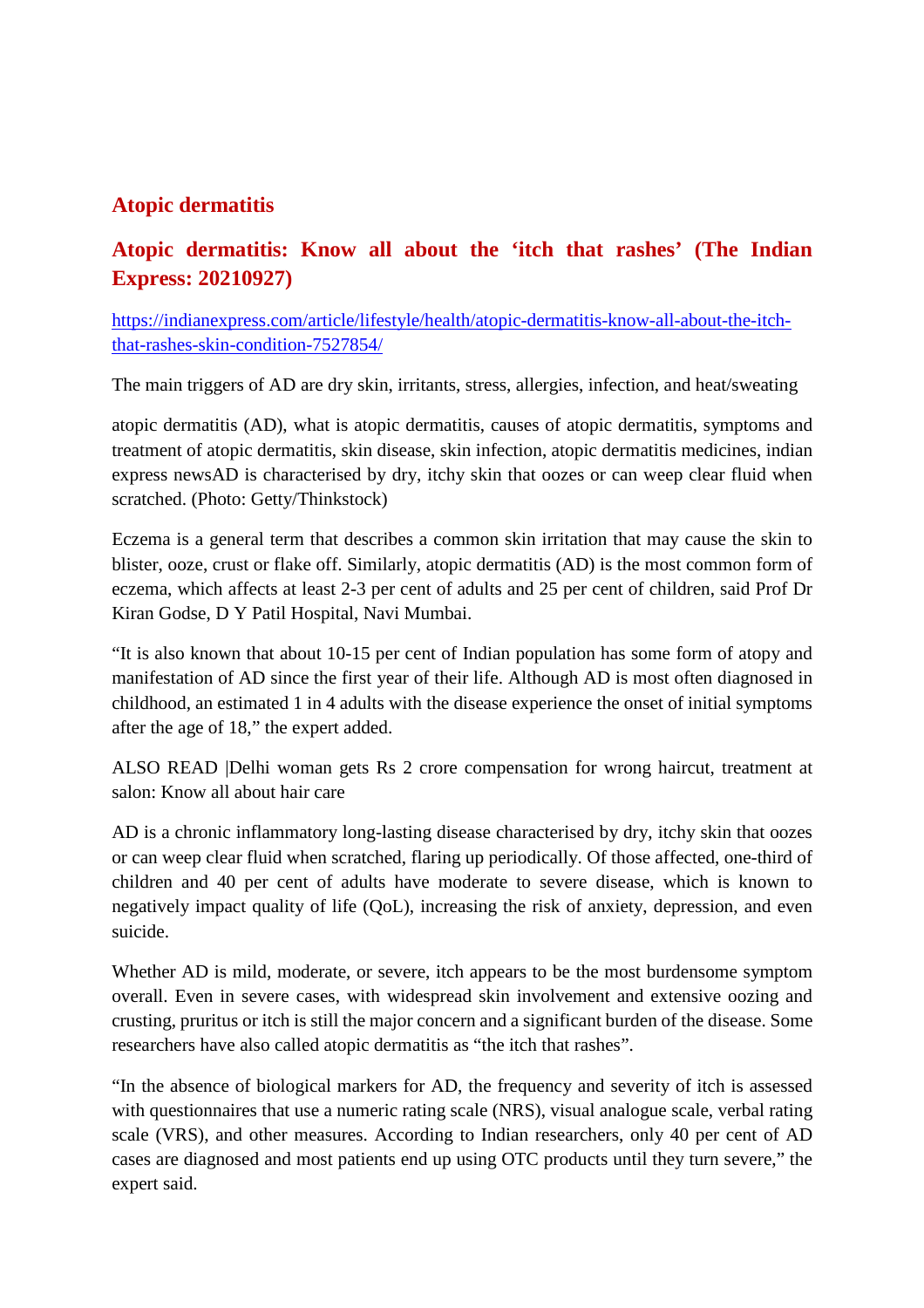The main triggers of AD are dry skin, irritants, stress, allergies, infection, and heat/sweating. Along with family history, past allergies are one of the key reasons, with the primary risk factor for atopic dermatitis is having hay fever or asthma.

In adults, there are factors like polluted environment, food poisoning, low humidity, long showers, and stress that might trigger AD. The impact can be controlled by getting in touch with your dermatologist as soon as you recognise the symptoms.

#### Preventive measures

Finding the right treatment is important. Calming the skin by OTC products may reduce stress for short period, but never helps prevent excessive scratching that leads to skin infections and severity of AD, which is up to 10 per cent of total cases. Furthermore, it is a known fact that atopic dermatitis aggravates and impacts not just physical and mental health, but it also leads to development of other diseases.

There is lack of awareness and hence, treatment options vary from over-the-counter skin care, prescription medication, and lifestyle changes. Proper consultation with dermatologist can help the patient lead a better quality of life.

## **Healthy eating**

## **Healthy eating: Try making this easy salad with horse gram (kulith) (The Indian Express: 20210927)**

https://indianexpress.com/article/lifestyle/food-wine/healthy-eating-try-this-easy-salad-withhorse-gram-kulith-millet-recipes-food-cooking-7535685/

Here's a simple recipe to make your millet journey more interesting

salad, salad recipes, heathy salad recipe, salad recipe to make at home, kulith salad, horse gram salad, healthy eating, millet recipes, indian express newsKulith (horse gram), with its excellent nutrient profile and plenty of antioxidants, protects against kidney stones and gall stones and also prevents lifestyle disorders. (Photo: Shalini Rajani)

You don't need anything fancy to start your millet journey. Nature has given us more than what we need. The trick is making certain ingredients work. One of my students recently asked me how we can continue to eat beetroot without colouring the dish pink. This got me thinking as a millet coach, especially since I had suggested her recipes with beetroot to help with her health issues. I decided to try something with beetroot myself.

To my millet roti, I usually smear spicy Mexican dip. But yesterday, I topped it up with basic lentil salad and charred beetroot, and raw turmeric slices. I decided on this considering many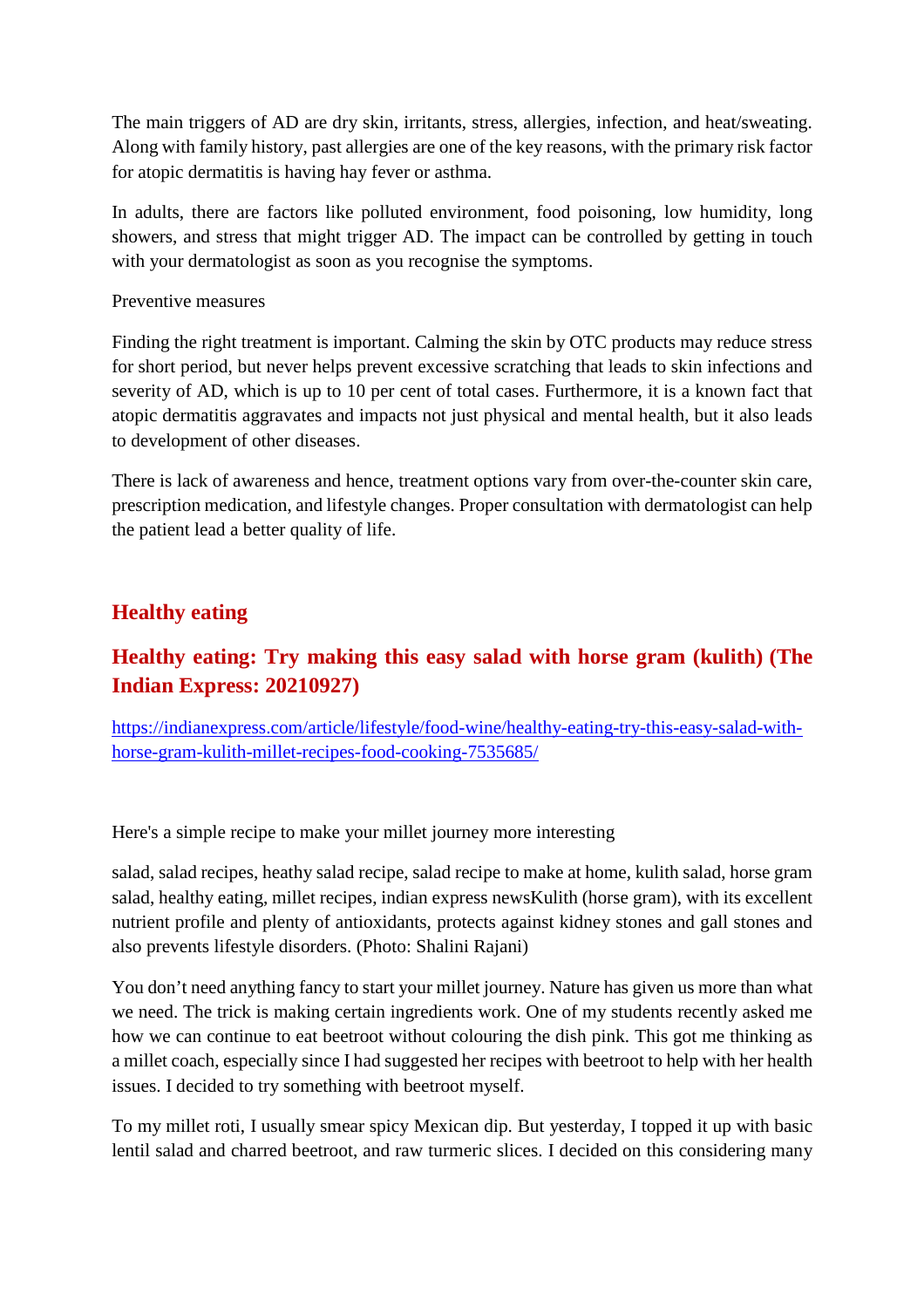of us need adequate protein along with good fibre and other multi-vitamins. I was happy I could attempt this salad bowl with basic ingredients available to me.

Read more for the step-by-step process and refer to the video attached.

Ingredients (serves 4)

- · ½ cup kulith (kulath, kulthi or horse gram)
- · 1 medium onion finely-chopped
- · ½ cup bell peppers finely-chopped
- · 10-12 cherry tomatoes halved
- · Rock salt
- · Black pepper freshly ground
- $\cdot \frac{1}{2}$  big size beetroot thinly-sliced
- · 3 inch turmeric thinly-sliced
- · 2 tsp coconut aminos
- · 2 tbsp black olives sliced
- · 2-3 tsp extra virgin olive oil (EVOO)

## **mRNA vaccine**

## **mRNA vaccine manufacturers loath to share know-how (The Hindu:20210927)**

https://www.thehindu.com/sci-tech/health/mrna-vaccine-manufacturers-loath-to-share-knowhow/article36670261.ece

Moderna said it will not enforce patents related to its vaccine during the pandemic, but it is yet to transfer technology to the South African hub

While many low- and middle-income countries have received by far insufficient supply of vital COVID-19 vaccines so far, vaccine inequity has been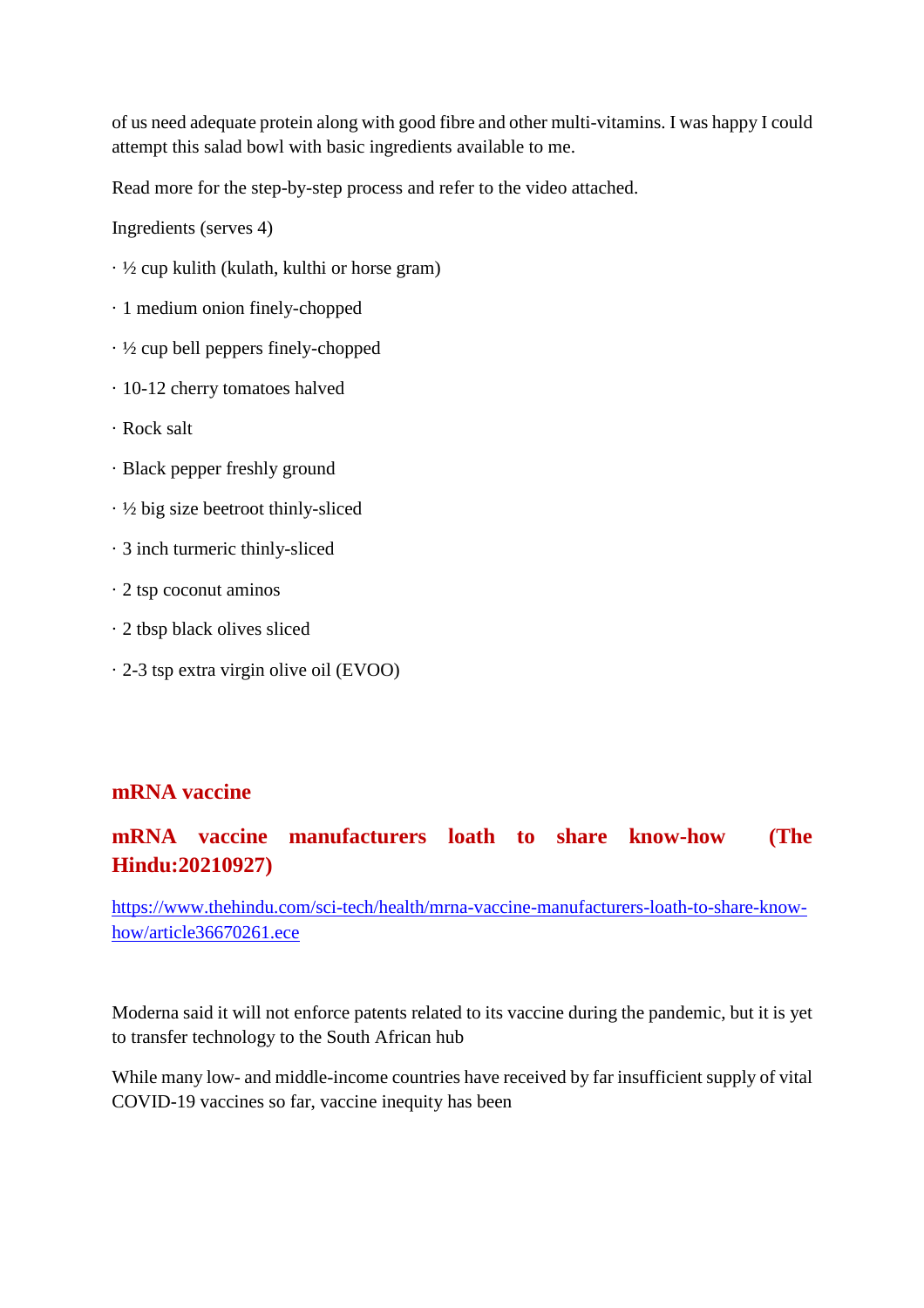## **Pradhan Mantri Digital Health Mission**

## **PM to launch Pradhan Mantri Digital Health Mission on September 27(The Hindu:20210927)**

https://www.thehindu.com/news/national/pm-to-launch-pradhan-mantri-digital-healthmission-on-september-27/article36679805.ece

It will create a 'seamless online platform for interoperability within the digital health ecosystem'

Prime Minister Narendra Modi will launch the Pradhan Mantri Digital Health Mission (PM-DHM) on September 27 via video conferencing. Currently, PM-

## **Corona Patient**

## **11 अपतालमएक भी कोरोना मरीज नह(Hindustan: 20210927)**

**https://epaper.livehindustan.com/**



**यहांकोई कोवड मरज नहं** अपताल बेड

जीटीबी 600

वलभभाई पटेल अपताल 500

एस झजर 400

बुराड़ी अपताल 300

हिंदूराव 250

सफदरजंग 210